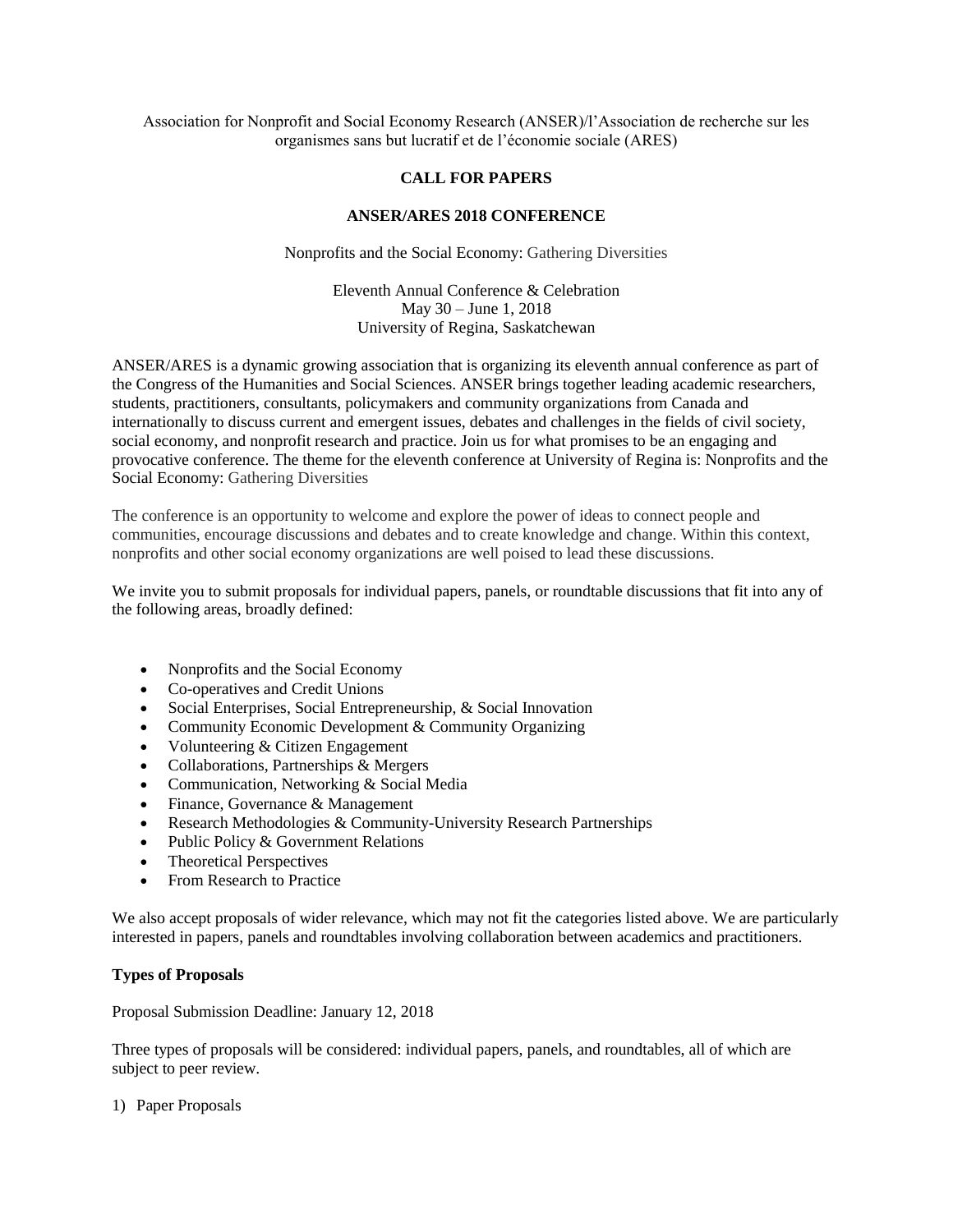Paper proposals normally present research findings with some link to or reflection on theory, but they could also be "think pieces," discussions of research-in-progress, including theses or dissertations, or reflections on practice. The proposal abstract for a paper should include: 1) a title; 2) the conference theme being addressed; 3) a 100-word abstract of the presentation; and 4) a 250-word summary of the argument of the paper, how the issue fits within a wider literature (as appropriate), and its relevance to research and/or practice in the areas of interest to ANSER/ARES. You will also be asked to provide very brief biographical information on the author(s).

# 2) Panel Proposals

Panels are collections of three or four papers on a related theme. Ideally, these papers build upon each other, thereby adding to the coherence of the panel. Panel organizers are responsible for preparing an abstract of the panel as a whole. For panels comprising 3 presenters, each individual will be expected to speak for no longer than 20 minutes; for panels of 4 presenters, each participant will be expected to speak for no longer than 15 minutes. To allow adequate time for questions and discussion, the panel chair should ensure that presenters do not exceed the time limit.

The abstract for a panel should include: 1) a title; 2) the conference theme being addressed; 3) 100-word overview of each paper and of the focus of the panel, including the coherence of the individual papers around this focus, and the relevance of the panel to research and/or practice in the areas of interest to ANSER/ARES; and 4) for each paper, a 250-word summary of the argument of the paper, how the issue fits within a wider literature (as appropriate), and its relevance to research and/or practice in the areas of interest to ANSER/ARES. Please provide brief biographical information and an email for each of the authors.

## 3) Roundtables

Roundtables are well suited to: the discussion of the implications of an issue for practice; the discussion of research needs or research in progress around specific topics; or the presentation of contrasting perspectives on an issue with a designated facilitator. Roundtable presenters are not expected to provide written papers. It is expected that a roundtable will have 3 or more participants.

The abstract for a roundtable should include: 1) a title; 2) the conference theme being addressed; 3) a 100-word overview of the topic to be discussed, indication of the relationship of the individual presentations to the topic, and the relevance of the roundtable to research and/or practice in the areas of interest to ANSER/ARES You will also be asked to provide brief biographical information and an email address for each participant.

#### **Submission and Decision of Proposals**

Proposal abstracts, in either official language, must be submitted by email by January 12, 2018 to [anser.ares.conference@gmail.com](mailto:anser.ares.conference@gmail.com)

Any questions can be directed to Micheal Shier at [anser.ares.conference@gmail.com](mailto:anser.ares.conference@gmail.com)

All proposals will be subject to peer review and notification of acceptance will be provided by February 20, 2018. Presenters will be required to confirm their participation by submitting their conference registration fee no later than April 16, 2018.

#### **Conference Information**

Participants in the ANSER/ARES 2018 Conference should register through the website of the Congress of the Humanities and Social Sciences [\(https://www.congress2018.ca/register\)](https://www.congress2018.ca/register). There is a reduction for early registration by March 31, 2018. There are two fees to be paid, one for the Congress registration AND one for a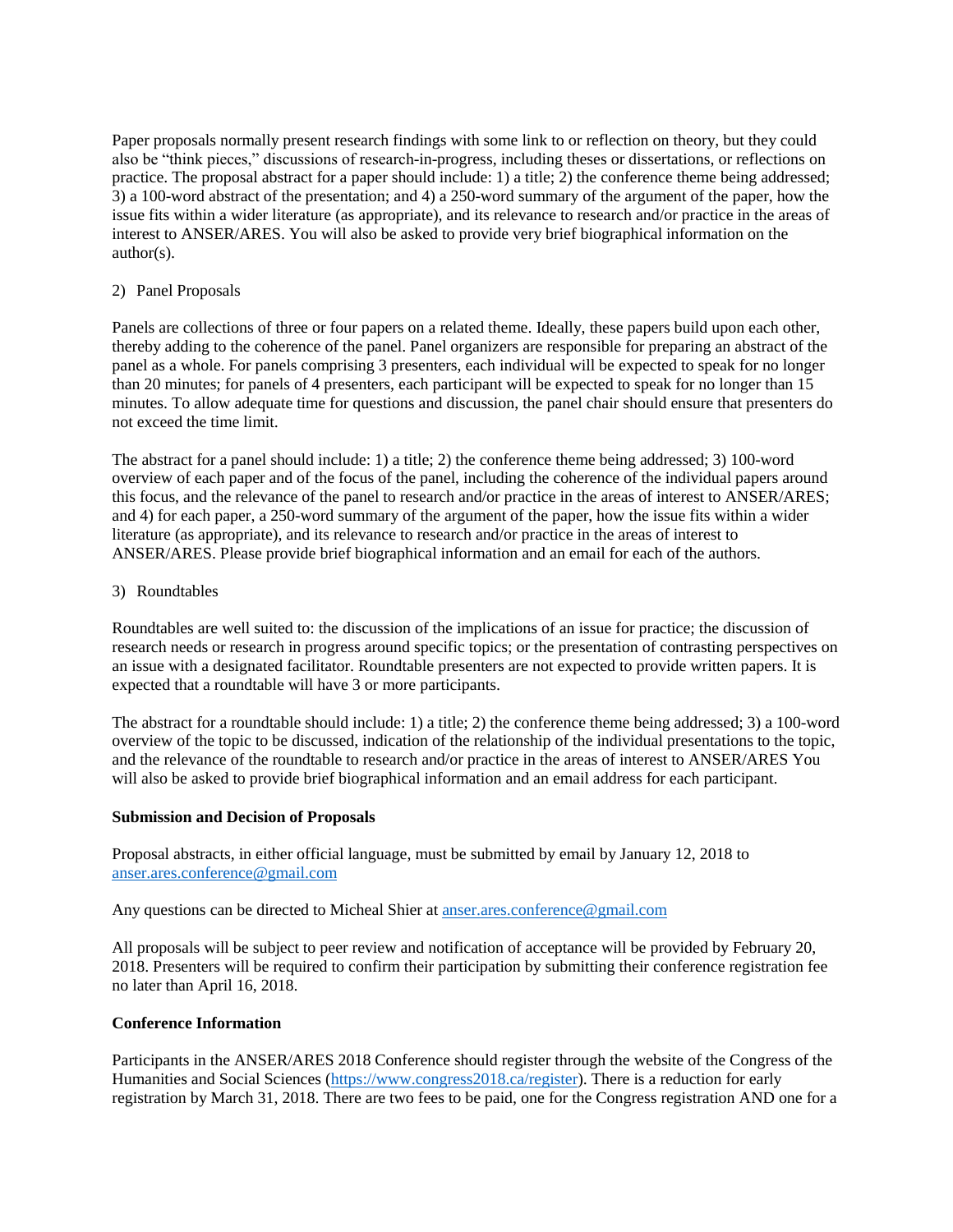one-year membership in ANSER/ARES. In addition to the right to participate in the conference, members in ANSER/ARES receive a newsletter and the opportunity to apply for ANSER/ARES research prizes. When registering, you also have the option of selecting the annual banquet in the evening of May 31, 2018 for an additional fee.

More information is available from the ANSER/ARES website [\(www.anser-ares.ca\)](https://owa2010.utoronto.ca/owa/redir.aspx?SURL=p2-XyL0D3T8qCKa_OWYS7sDsG4_cTIg43bfvj5qBRGdThqCKuhjVCGgAdAB0AHAAOgAvAC8AdwB3AHcALgBhAG4AcwBlAHIALQBhAHIAZQBzAC4AYwBhAA..&URL=http%3a%2f%2fwww.anser-ares.ca). The Congress website [\(congress2018.ca\)](https://owa2010.utoronto.ca/owa/redir.aspx?SURL=UohJk0B3lFN1jgy_G4hNW75SGbwEWb2fmswqvISOmwlThqCKuhjVCGgAdAB0AHAAOgAvAC8AYwBvAG4AZwByAGUAcwBzADIAMAAxADcALgBjAGEA&URL=http%3a%2f%2fcongress2017.ca) also includes information on accommodation, discounts for travel, and local information.

For more information, you can email us at anser, ares.conference@gmail.com or check the ANSER/ARES conference website and follow @ANSERARES and #anser2018 on Twitter for updates about keynote speakers, plenary panels, banquet details and the other exciting events we have organized for your visit.

2018 ANSER/ARES Program and Conference Committee

Micheal Shier, University of Toronto (Program Chair) Gloria DeSantis, University of Regina (Local Host) Yvonne Harrison, University of Regina Jack Quarter, University of Toronto Laurie Mook, Arizona State University Ushnish Sengupta, University of Toronto

Association de recherche sur les organismes sans but lucratif et l'économie sociale (ARES)

Appel à communications CONFÉRENCE 2018 ANSER/ARES Le communautaire et l'économie sociale : L'énergie des communautés

> Onzième conférence annuelle 30 mai au 1 juin 2018 Université de Régina, Saskatchewan

ARES/ANSER est une organisation dynamique qui tient son onzième congrès annuel dans le cadre du Congrès des sciences humaines. ARES regroupe des chercheurs, des acteurs de l'économie sociale, des consultants, des représentants de différents niveaux de gouvernement, des représentants d'organisations communautaires canadiennes et d'autres pays. ARES se veut un lieu d'échange et de discussions entre ses membres sur des questions portant sur les enjeux, les débats, les défis théoriques et pratiques dans les domaines de la société civile, de l'économie sociale et des organisations à but non lucratif. Vous inscrire à cette conférence s'avérera une expérience stimulante et instructive. Le thème de cette conférence est : Le communautaire et l'économie sociale: L'énergie des commautés.

Dans le cadre du Colloque ARES 2018, vous pouvez présenter une proposition de communication sous trois formes :

- 1. une proposition de communication sur une base individuelle ;
- 2. une proposition de formation d'un panel ;
- 3. une proposition pour la tenue d'une table ronde de discussion.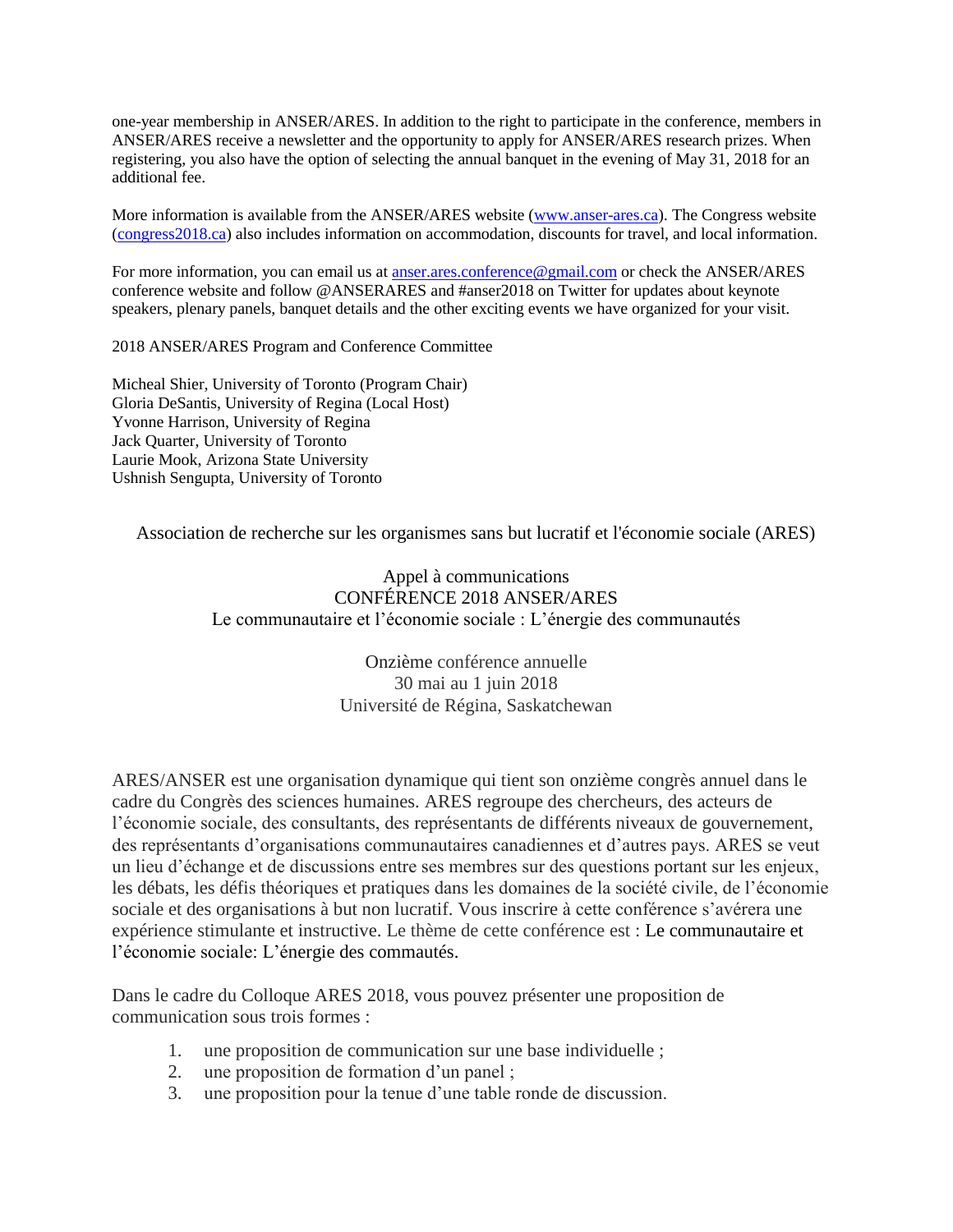Les propositions peuvent porter sur des sujets touchant l'actualité canadienne, des études comparatives ou traiter d'une question pertinente sur la scène internationale. Nous encourageons plus précisément des propositions qui toucheront aux thèmes suivants:

- · Nouvelles perspectives de l'économie sociale et communautaire
- · Le mouvement coopératif et ses défis
- · Les OBNL en période d'austérité
- · L'économie sociale sous différentes perspectives
- · La société civile et ses défis
- · Les OBNL et les organismes de charité dans un monde en grand changement
- · Les entreprises sociales, l'entreprenariat social et l'innovation sociale
- · Les organisations communautaires et le développement économique communautaire
- · Le bénévolat et l'engagement citoyen
- · Les nouvelles conceptions et les nouvelles approches du financement solidaire
- · La gouvernance et le management
- · Le militantisme dans le mouvement communautaire et coopératif
- · Collaborations, partenariat et fusions.
- · Les politiques publiques et les relations avec différents paliers de gouvernement
- · Les communications, le réseautage et le marketing social
- · Les partenariats université-communautés et la recherche collaborative
- · Perspectives théoriques

Nous acceptons aussi des propositions de communication portant sur des thèmes plus larges qui ne sont pas nécessairement couverts par les dimensions énumérées ci haut. De plus, nous sommes particulièrement intéressés par des présentations qui permettront d'illustrer les collaborations prenant place entre des chercheurs et des acteurs du terrain. Les propositions doivent être soumises avant le 12 janvier 2018.

Quatre types de propositions sont acceptables. Toute proposition sera soumise à une évaluation par les pairs.

1) Proposition de communication individuelle par un ou des chercheurs en collaboration ou non avec des praticiens

Ce type de proposition permet de présenter des résultats de recherche en lien avec des éléments théoriques, des réflexions en cours, des travaux de recherche en réalisation, des mémoires ou des thèses d'étudiants gradués, des propositions émanant d'acteurs du milieu sur des thèmes porteurs.

Une telle proposition doit inclure :

- 1. un titre ;
- 2. le thème général ou la question générale traitée ;
- 3. un court résumé en 100 mots de la présentation ;
- 4. un texte de 500 mots qui résume les arguments développés dans la présentation et la pertinence de la recherche tant pour le milieu universitaire que pour les milieux de la pratique;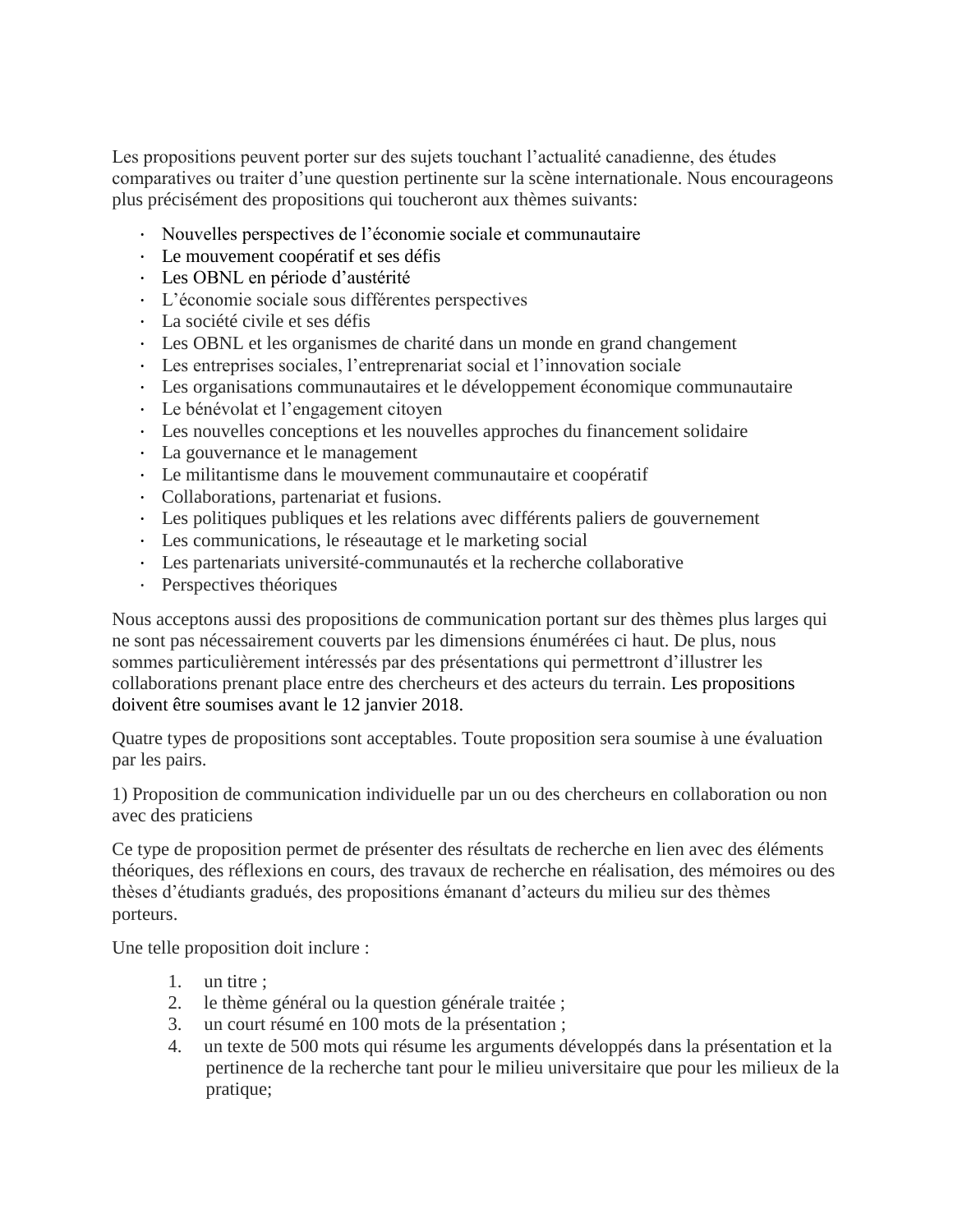5. une notice biographique ainsi qu'un courriel pour chaque auteur.

2) Proposition pour la tenue d'un panel formé de chercheurs ou de praticiens

Proposer un panel implique de regrouper de trois à quatre présentations sur un thème similaire. Préférablement, les présentations permettent la construction d'un argument ou une démonstration comparative. Le tout permet de développer un point de vue cohérent sur le sujet traité ou le thème abordé. La personne responsable du panel soumet une proposition pour le groupe. Pour les panels à 3 personnes, le temps alloué est de vingt minutes par présentation; pour les panels à 4, le temps alloué est de quinze minutes par présentation. Chaque panel inclut aussi un temps réservé aux échanges et aux questions provenant de l'audience.

La proposition de panel doit inclure les éléments suivants :

- 1. le titre du panel ;
- 2. le thème ou la question globale auquel le panel s'adresse ;
- 3. 100 mots pour une présentation générale du panel, sa pertinence par rapport aux visées et aux intérêts de l'ARES/ANSER ;
- 4. un résumé de 250 mots pour chaque présentation, incluant le ou les noms des personnes; une note biographique pour chaque personne participant au panel ainsi qu'un courriel pour chaque auteur. Les membres du panel n'ont pas à soumettre de proposition individuelle puisque le responsable du panel se charge de l'ensemble de l'opération.

3) Organisation d'une Table ronde

Une table ronde est une formule appropriée pour : une discussion sur les implications d'un enjeu pour la pratique ; des échanges sur des besoins de recherche ou sur des aspects particuliers de travaux de recherche en cours ; la présentation de perspectives divergentes ou contrastées en fonction d'un thème d'intérêt pour les praticiens, ou d'un thème de recherche en cours. Les personnes qui participent à une table ronde ne devront pas s'attendre à soumettre leur présentation par écrit à des fins de publication. Il est prévu que d'une table ronde aura 3 ou plusieurs participants.

La proposition pour une table ronde doit inclure :

- 1. un titre ;
- 2. le thème ou la question globale auquel la table ronde s'adresse ;
- 3. 100 mots pour présenter le sujet qui sera abordé par les membres de la table ronde, les noms des personnes qui seront présentes, une indication sur la pertinence de la présence des personnes à cette table ronde en fonction des visées et des intérêts de l'ARES/ANSER ;
- 4. un court résumé des principaux arguments qui seront mis en scène par les personnes qui participeront à la table ronde ;
- 5. une note biographique ainsi qu'un courriel pour chaque membre de la table ronde.